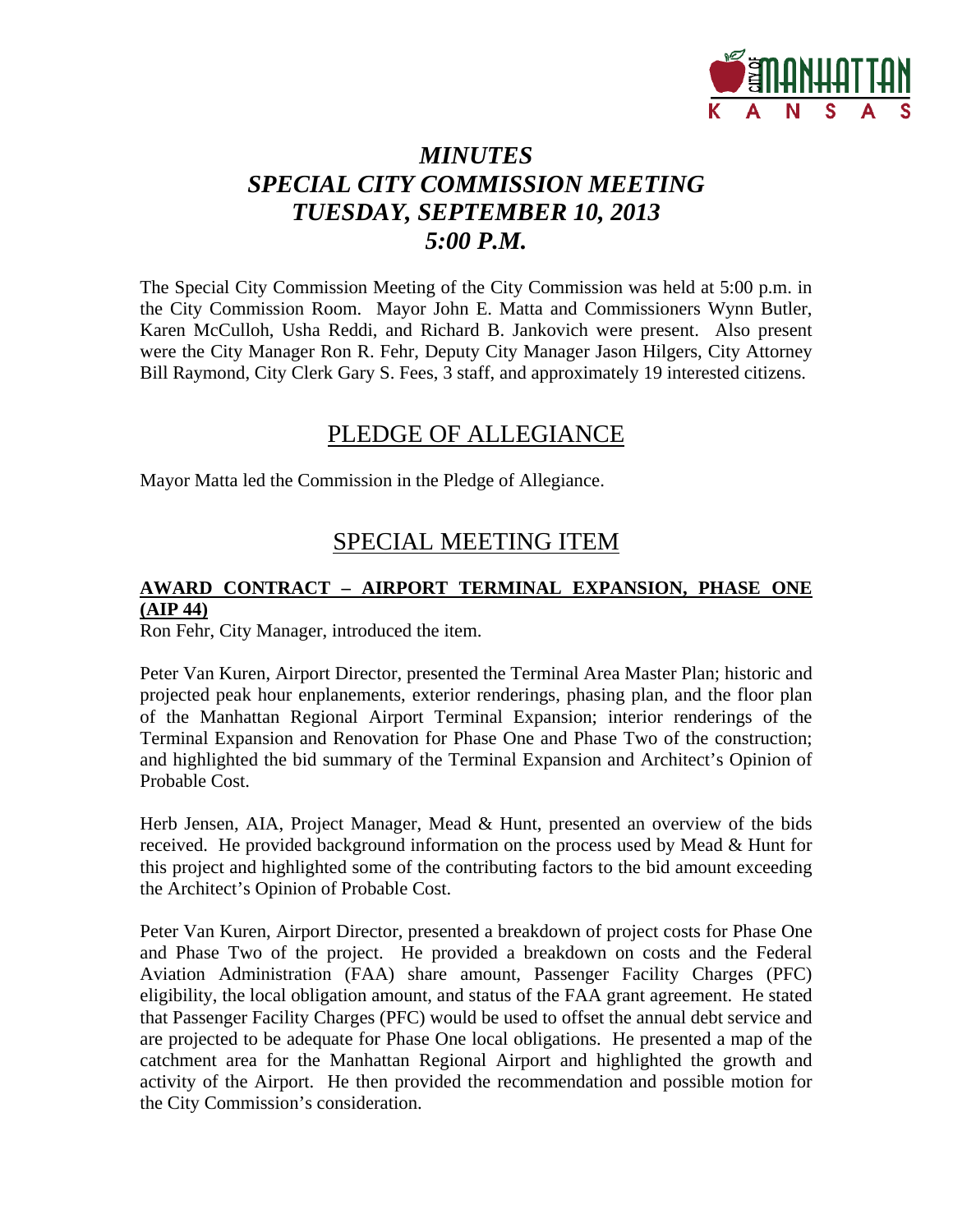# SPECIAL MEETING ITEM *(CONTINUED)*

### **AWARD CONTRACT – AIRPORT TERMINAL EXPANSION, PHASE ONE (AIP 44)** *(CONTINUED)*

Ron Fehr, City Manager, and Peter Van Kuren, Airport Director, responded to questions from the Commission. They provided additional information and clarification of the phasing plan for Phase One and Phase Two, the projected revenues received from PFC, and the potential use of Economic Development Funds to cover any shortfalls. They also responded to questions and provided additional information on the timing for the parking project and the potential to charge for parking at the Manhattan Regional Airport.

Peter Van Kuren, Airport Director, provided additional information on the PFC's and past projects that have been funded with these funds. He responded to questions from the Commission and provided clarification on the process with the PFC application that will be submitted to the FAA.

Bernie Hayen, Director of Finance, responded to questions from the Commission regarding the revenue received annually from PFC. He stated that the auditors ensure that projects and PFC revenues are being used in accordance with FAA requirements. He then responded to questions from the Commission on the proposed term of the bonds.

Peter Van Kuren, Airport Director, provided additional information on the PFC eligibility items. He also responded to questions from the Commission for capacity areas to be considered in case the City does not receive the funding anticipated.

Herb Jensen, AIA, Project Manager, Mead & Hunt, responded to questions from the Commission and provided information on the estimated and actual square footage costs associated with Phase One of the project.

Peter Van Kuren, Airport Director, responded to questions from the Commission regarding current and projected enplanements.

Ron Fehr, City Manager, responded to questions from the Commission regarding the action proposed, project funding, and support received from the congressional delegation. He reiterated to the Commission that the City has received written verification that the grant is in the works. He also provided additional information on FAA funding, entitlement funds in out years, and financing options.

After discussion and comments from the Commission, Ron Fehr, City Manager, responded to additional questions from the Commission on utilizing the economic development funds for the local obligation share, future funding of the control tower, considerations to charge for parking, and current and future staffing at the Airport.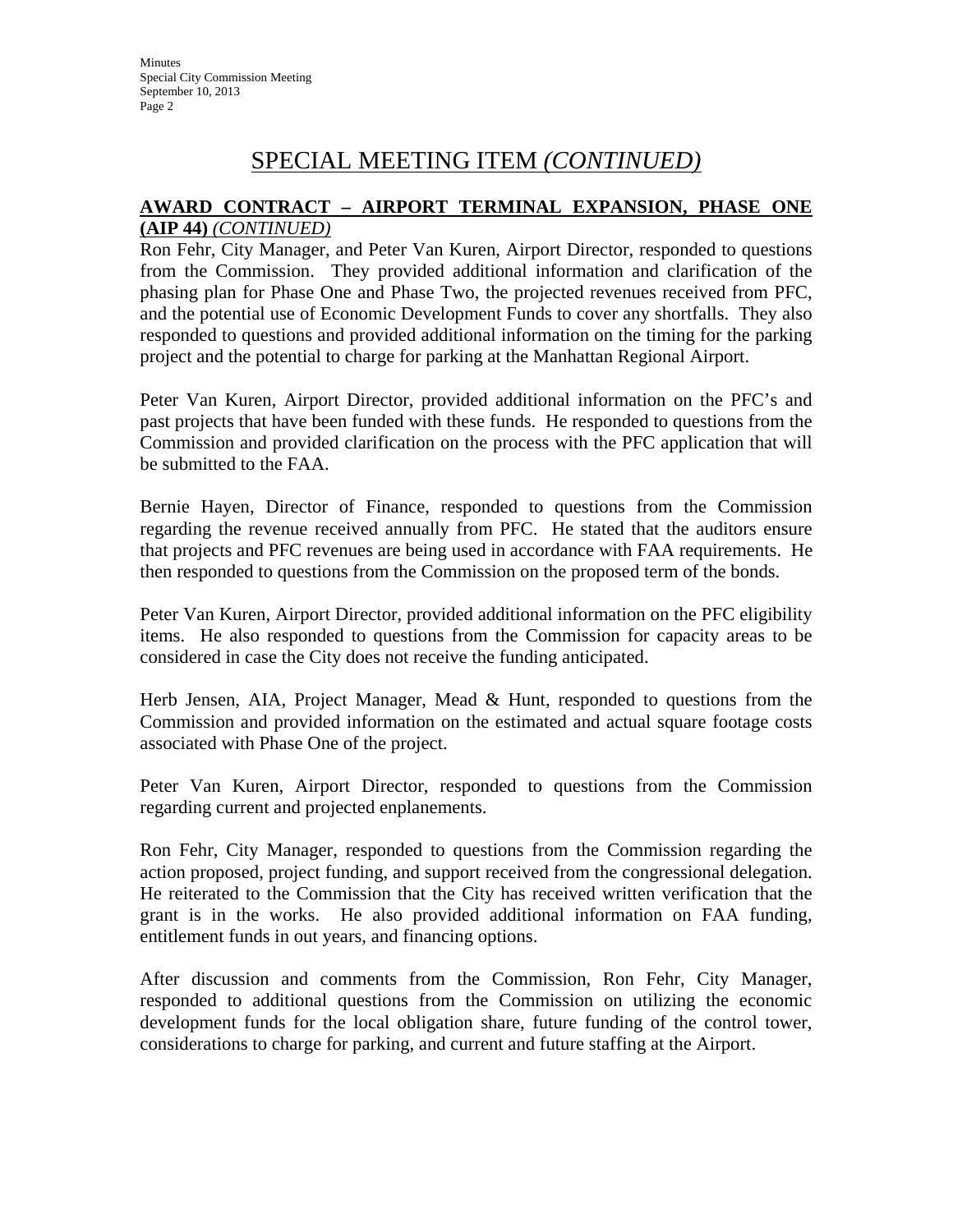# SPECIAL MEETING ITEM *(CONTINUED)*

#### **AWARD CONTRACT – AIRPORT TERMINAL EXPANSION, PHASE ONE (AIP 44)** *(CONTINUED)*

Lyle Butler, President, Manhattan Area Chamber of Commerce, informed the Commission that this item is huge for economic development and for leisure to attract conferences to the community. He stated that he fully supports the use of economic development funds for this item and asked the Commission to allow flexibility in the use of those funds, given the restrictions that each fund has. He stated that this is an exciting project and the Chamber fully supports the project.

Dick Hayter, Chair, Manhattan Airport Advisory Board, informed the Commission that the Airport Advisory Board received the same presentation and were in full support. He encouraged the Commission's endorsement of the project.

After additional discussion and comments from the Commission, Commissioner Jankovich moved to accept the Architect's Opinion of Probable Cost in the amount of \$7,203,576 as well as their explanation and recommendation for award of a higher bid amount; authorize the Mayor and City Clerk to execute a construction contract in the amount of \$9,120,000 with The Weitz Company, LLC, of Lenexa, Kansas, for construction of Phase One of the terminal expansion at the Manhattan Regional Airport; accept the federal Grant Offer (3-20-002-44) from FAA in the amount of \$7,876,540; authorize City Administration to finalize and the Mayor and City Clerk to execute Task Order No. 11 in an amount not to exceed \$754,683 with Mead & Hunt, Inc., of Madison, Wisconsin, for construction administration. Commissioner Butler seconded the motion. On a roll call vote, motion carried 5-0.

### WORK SESSION ITEM

### **DOWNTOWN REDEVELOPMENT SOUTH END PERMANENT FINANCING OPTIONS FOR CITY FINANCED PROJECTS**

Jason Hilgers, Deputy City Manager, provided an overview of the South End Redevelopment permanent financing options. He presented bonding options for the Conference Center, Parking Garage, and the Flint Hills Discovery Center Exhibit Design. He then responded to questions from the Commission regarding maintenance and responsibility of the Conference Center, average mill levy impact for the Conference Center, and discussed the dynamics and possibility of charging for parking at the Parking Garage in order to generate additional revenues.

Ron Fehr, City Manager, provided additional information on assessing a parking fee at the Parking Garage and funding considerations.